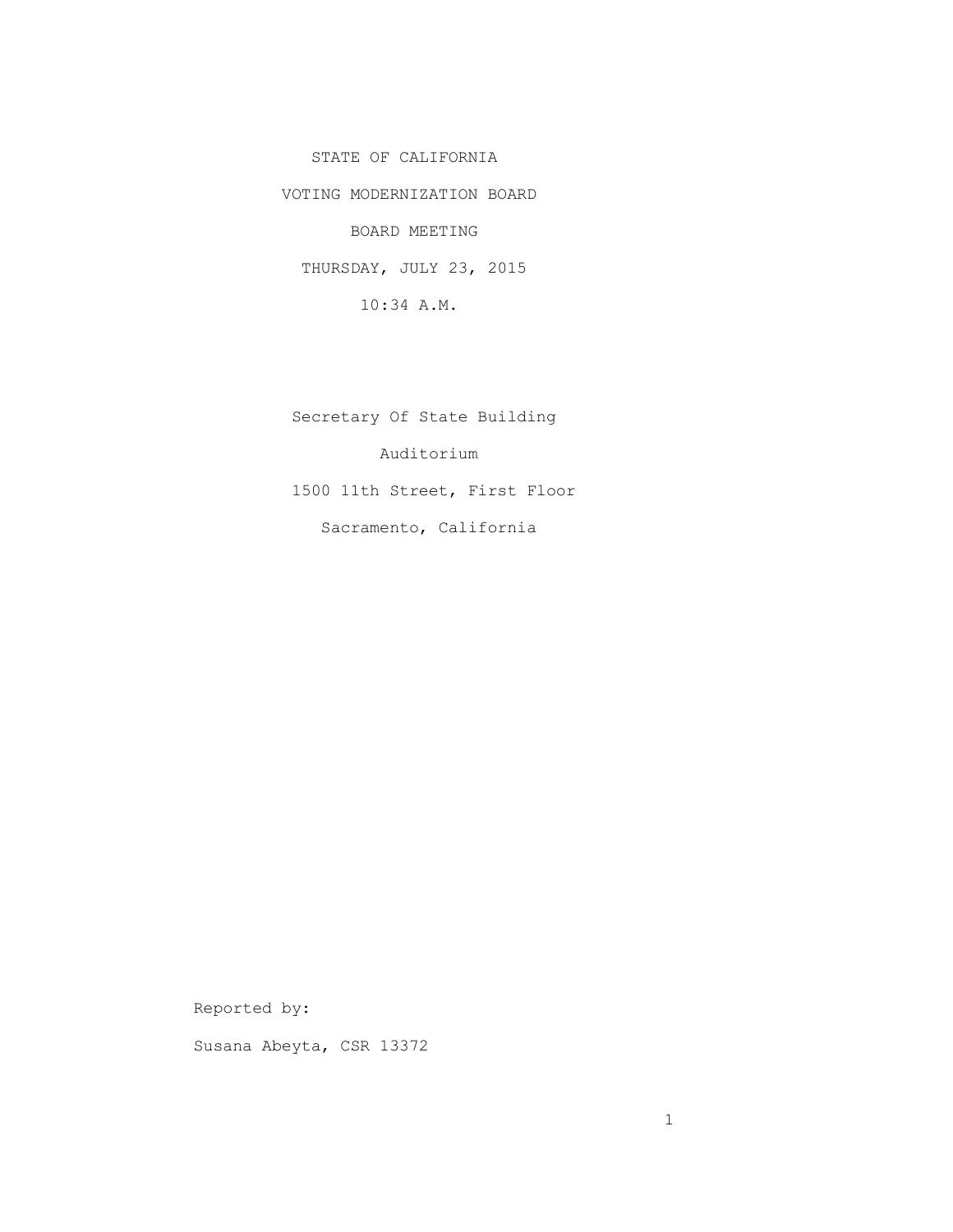| $1\,$          | APPEARANCES            |
|----------------|------------------------|
| $\overline{2}$ | VOTING BOARD:          |
| 3              | Stephen Kaufman, Chair |
| $\overline{4}$ | June A. Lagmay         |
| 5              | Gabriel Sandoval       |
| 6              | Teri Holoman           |
| $\overline{7}$ |                        |
| 8              | SECRETARY OF STATE:    |
| 9              | Stacey Jarrett         |
| 10             | Katherine Montgomery   |
| 11             | Robbie Anderson        |
| 12             | Jana Lean              |
| 13             |                        |
| $1\,4$         |                        |
| 15             |                        |
| 16             |                        |
| $17$           |                        |
| $1\,8$         |                        |
| 19             |                        |
| 20             |                        |
| 21             |                        |
| 22             |                        |
| 23             |                        |
| 24             |                        |
| 25             |                        |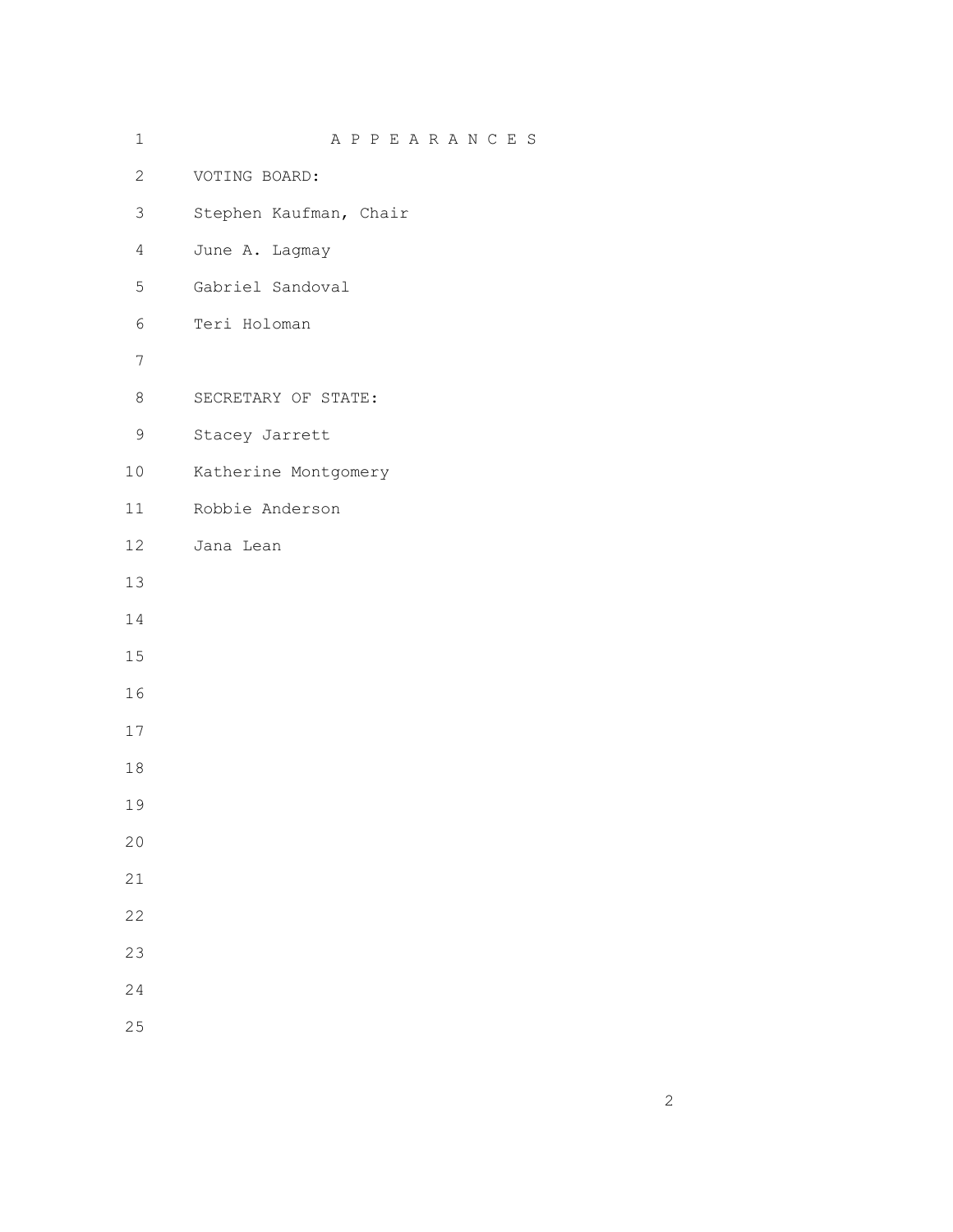| $\mathbf 1$    |      | INDEX                                   |                |
|----------------|------|-----------------------------------------|----------------|
| $\mathbf{2}$   |      |                                         | Page           |
| $\mathsf 3$    | I.   | Call to order                           | $\overline{4}$ |
| $\overline{4}$ | II.  | Roll Call and Declaration of Quorum     | $\overline{4}$ |
| 5              |      | III. Public Comment                     | $\overline{4}$ |
| 6              | IV.  | Adoption of June 2, 2015 Actions        | 5              |
| $\overline{7}$ |      | & Meeting Minutes.                      |                |
| 8              | V.   | Closed Session                          | 5              |
| $\mathsf 9$    | VI.  | Project Documentation Plan Review and 6 |                |
| 10             |      | Funding Award Approval                  |                |
| 11             | VII. | Other Business                          | 8              |
| 12             |      | VIII. Adjournment                       | 11             |
| 13             |      |                                         |                |
| 14             |      |                                         |                |
| 15             |      |                                         |                |
| 16             |      |                                         |                |
| 17             |      |                                         |                |
| 18             |      |                                         |                |
| 19             |      |                                         |                |
| 20             |      |                                         |                |
| 21             |      |                                         |                |
| 22             |      |                                         |                |
| 23             |      |                                         |                |
| 24             |      |                                         |                |
| 25             |      |                                         |                |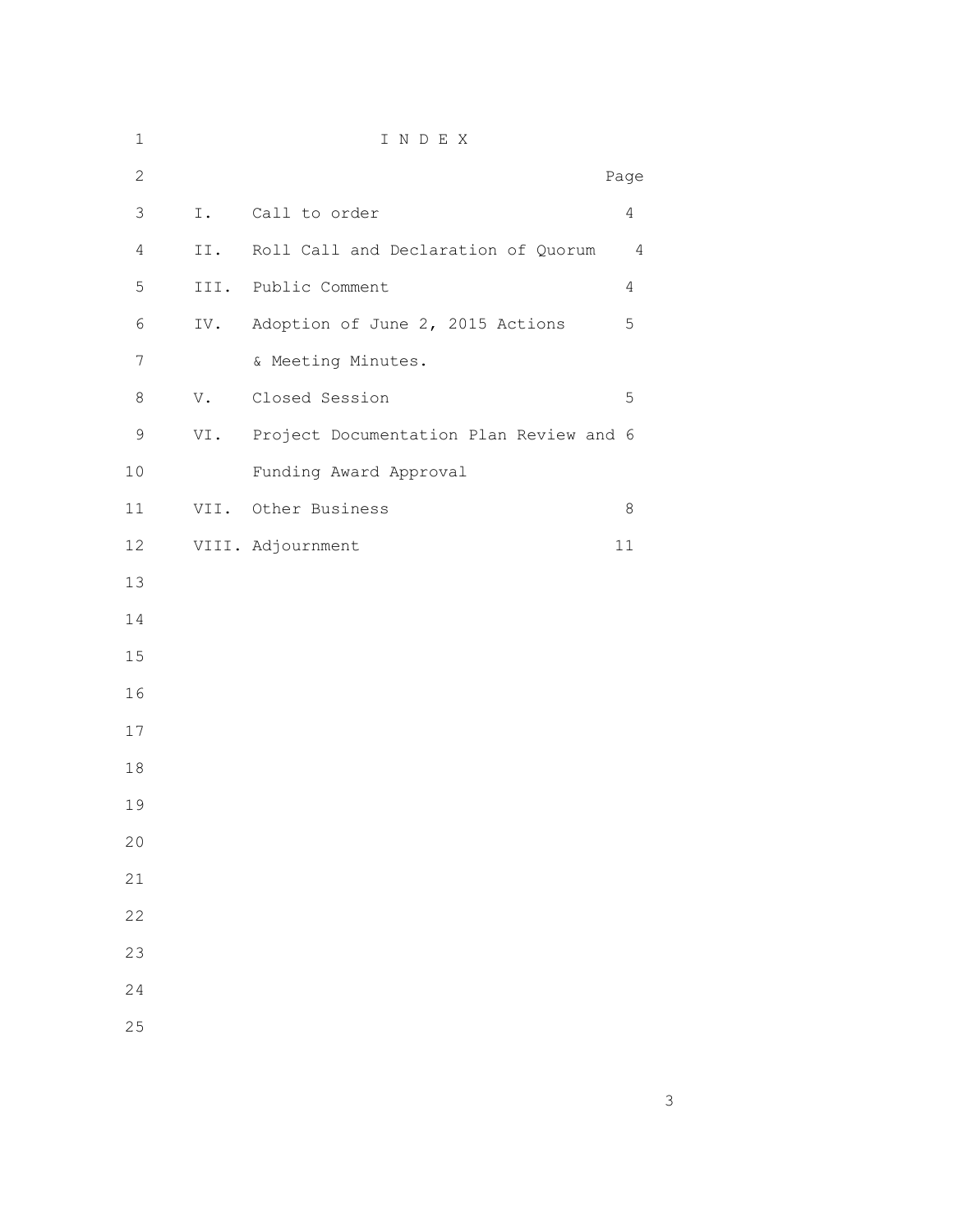| $\mathbf 1$ | Thursday, July 23, 2015 at 10:34 a.m.          |
|-------------|------------------------------------------------|
| 2           |                                                |
| 3           | MR. KAUFMAN: We are calling this               |
| 4           | meeting to order. Is this on? It doesn't       |
| 5           | matter. Good to see that we have an overflow   |
| 6           | crowd today. People are dying to get into      |
| 7           | these meetings.                                |
| 8           | Katherine, you want to call the role?          |
| 9           | MS. MONTGOMERY: Stephen Kaufman.               |
| 10          | MR. KAUFMAN: Here.                             |
| 11          | MS. MONTGOMERY: Teri Holoman.                  |
| 12          | MR. HOLOMAN: Here.                             |
| 13          | MS. MONTGOMERY: June Awano Lagmay.             |
| 14          | MS. AWANO LAGMAY: Present.                     |
| 15          | MS. MONTGOMERY: Gabriel Sandoval.              |
| 16          | MR. SANDOVAL: Present.                         |
| 17          | MR. KAUFMAN: It's good to see you're all       |
| 18          | here. We do not have any public comment nor    |
| 19          | any public. So let's move ahead to Item        |
| 20          | Number 4 which is the adoption of the          |
| 21          | June 2nd, 2015 Action and Meeting Minutes,     |
| 22          | which are -- should be in the notebooks.<br>We |
| 23          | have the transcript of the meeting, along with |
| 24          | the action items.                              |
| 25          | Do we have a motion to approve the             |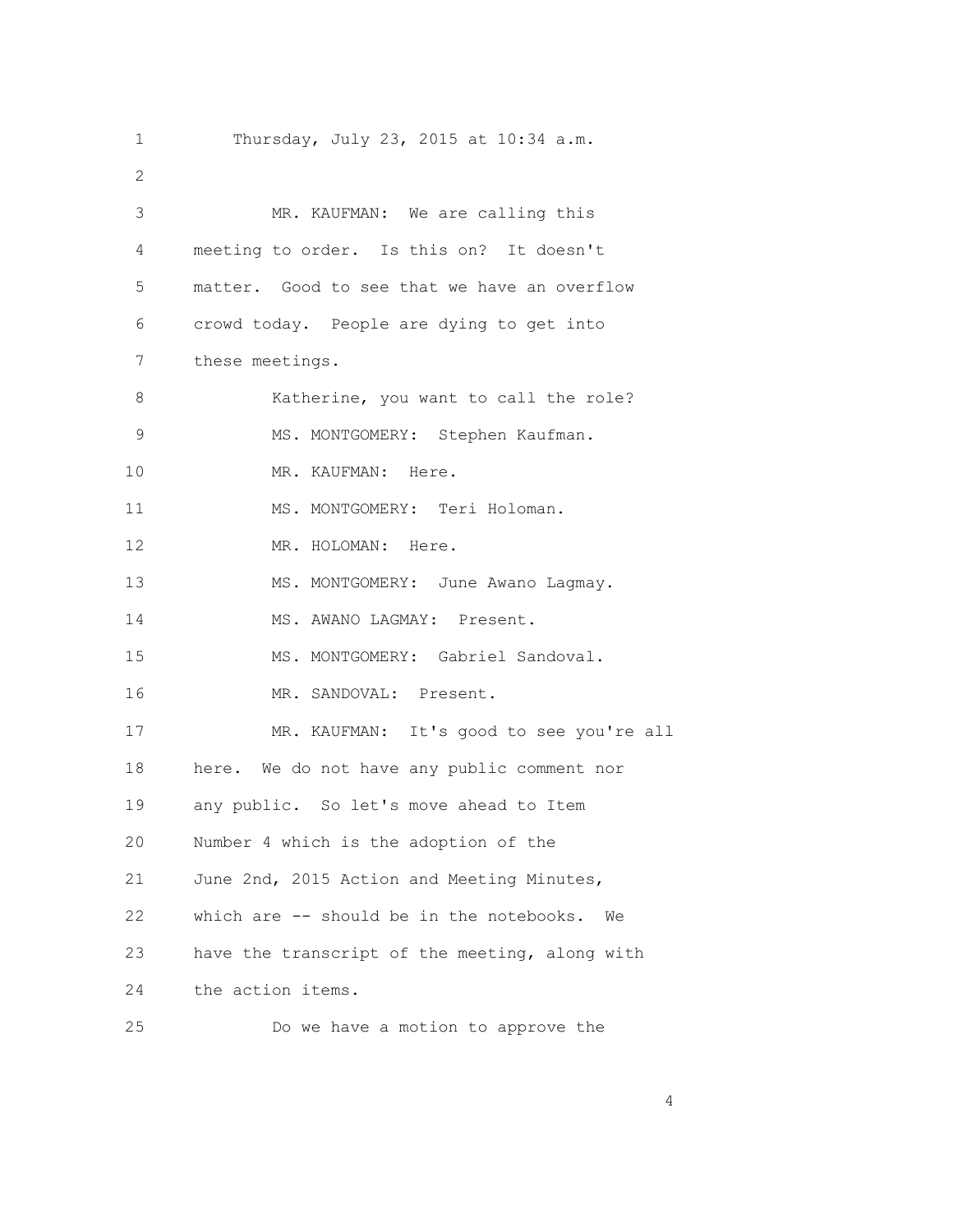1 action items and the meeting transcript? 2 MS. AWANO LAGMAY: I so move with, again, a 3 couple of corrections such as it's -- it's 4 Dean not Deanna. I think that should be 5 corrected for the record. 6 MS. MONTGOMERY: Agreed. 7 MR. KAUFMAN: Do you have a second? 8 MS. HOLOMAN: I second. 9 MR. KAUFMAN: All in favor of approval 10 say aye. 11 (Unanimous aye.) 12 MR. KAUFMAN: Any opposed? Okay. 13 All right. Next we're going to go 14 to Item 5 on the agenda which is a closed 15 session meeting that we are holding pursuant 16 -- to discuss pending litigation pursuant to 17 Government Code Section 11126(e) with regard 18 to the matter entitled Holtzman versus 19 California Voting Modernization Board, 20 Superior Court of California Case Number -- my 21 eyes are going to let me down -- 22 34-2015-80002106. 23 So we will adjourn for a closed 24 session on this matter. 25 (Closed session held off the record.)

 $\sim$  5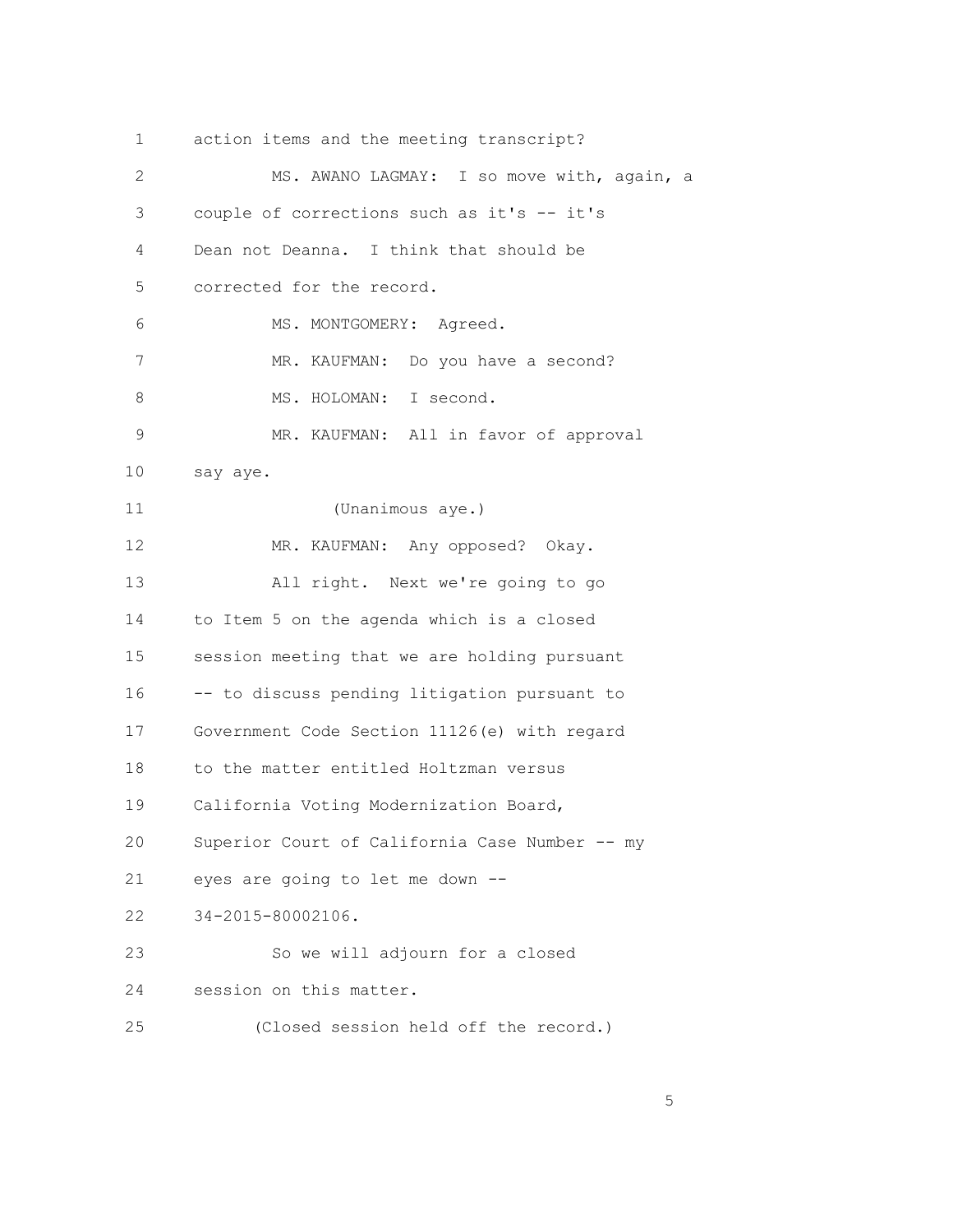|   | MR. KAUFMAN: Okay. Let's go back on               |
|---|---------------------------------------------------|
| 2 | the record. We returned from closed session.      |
| 3 | And we are going to now proceed with Item         |
| 4 | Number 6, which is the Project Documentation Plan |
| 5 | Review and Funding Award Approval for Los         |
| 6 | Angeles County, and I am just going to say in     |
| 7 | closed session we were briefed again with         |
| 8 | respect to the Holtzman litigation, which does    |
| 9 | relate to the funding award.                      |

 10 And with respect to the funding award 11 authorization that we provided to Los Angeles 12 County at last month's June 2nd meeting, the 13 pending litigation certainly jeopardizes the 14 ability of the payment of bond funds to L.A. 15 County, but I think it also jeopardizes any 16 actions that come before the board while that 17 litigation is pending.

 18 And creates an issue for the issuance 19 of bonds relating to funding awards made by 20 this board on a more global basis. So I am 21 going to suggest that the board consider 22 rescinding our funding award letter to L.A. 23 County from the last -- from our last meeting. 24 And I would entertain a motion from any of my 25 fellow board members introduce -- I would

 $\sim$  6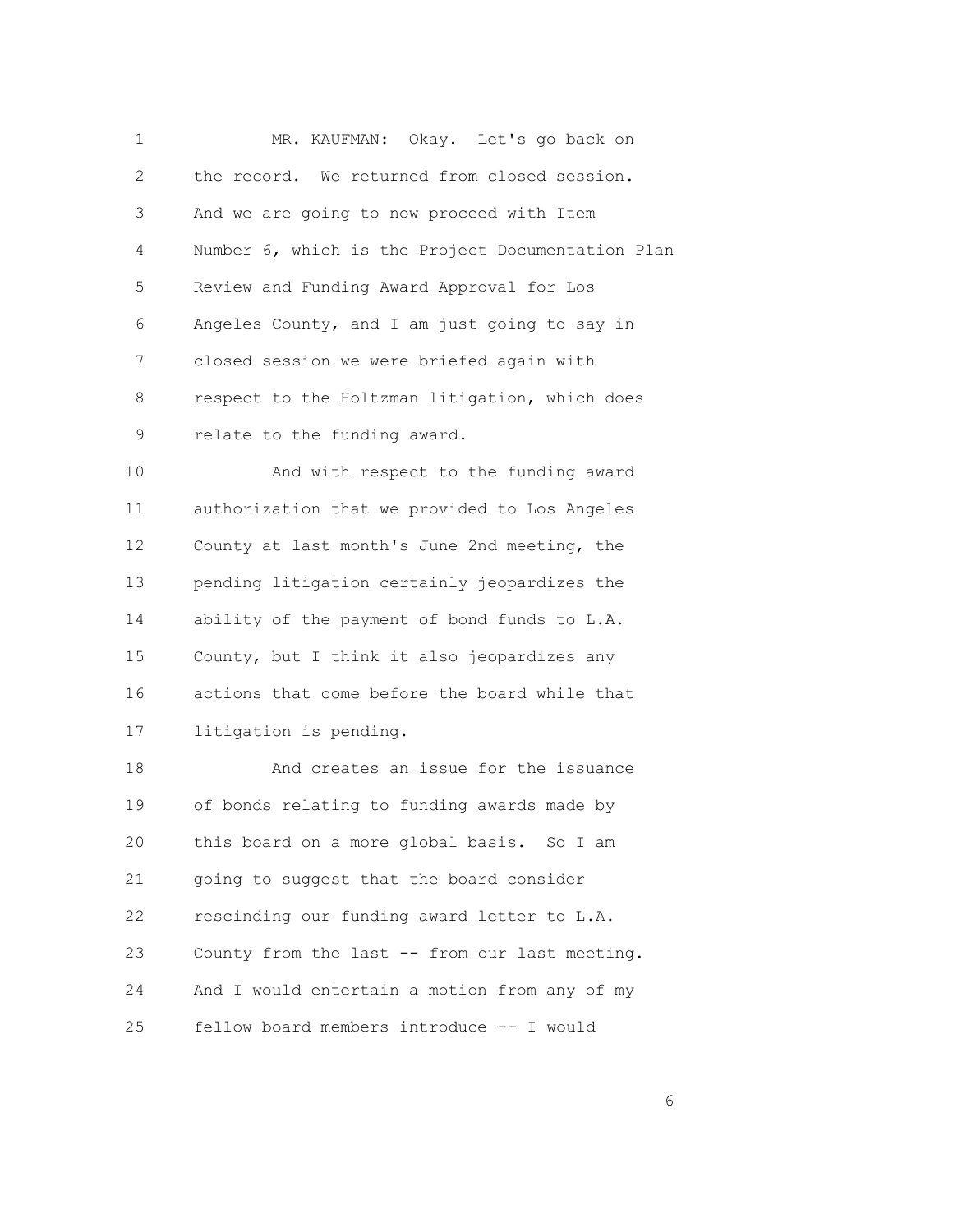| 1              | request a motion that would rescind the        |
|----------------|------------------------------------------------|
| $\overline{2}$ | board's action of June 2nd, 2015, in issuing   |
| 3              | the funding award letter to Los Angeles County |
| 4              | for the research and development of the        |
| 5              | county's voting system.                        |
| 6              | Is anybody so inclined to propose that         |
| 7              | motion?                                        |
| 8              | MS. HOLOMAN: I move.                           |
| $\mathsf 9$    | MR. KAUFMAN: Teri so moves. Do I               |
| 10             | have a second?                                 |
| 11             | MS. AWANO LAGMAY: I will second.               |
| 12             | MR. KAUFMAN: Anybody want to have              |
| 13             | further discussion on this issue? Okay.        |
| 14             | Katherine, you want to take roll?              |
| 15             | MS. MONTGOMERY: Stephen Kaufman.               |
| 16             | MR. KAUFMAN:<br>Aye.                           |
| 17             | MS. MONTGOMERY: Teri Holoman.                  |
| 18             | MS. HOLOMAN: Aye.                              |
| 19             | MS. MONTGOMERY: June Awano Lagmay.             |
| 20             | MS. AWANO LAGMAY: Aye.                         |
| 21             | MS. MONTGOMERY: Gabriel Sandoval.              |
| 22             | MR. SANDOVAL: Aye.                             |
| 23             | MR. KAUFMAN: So it's rescinded.                |
| 24             | Procedurally, Katherine or Jana, how           |
| 25             | are we candidly going to go about that? Will   |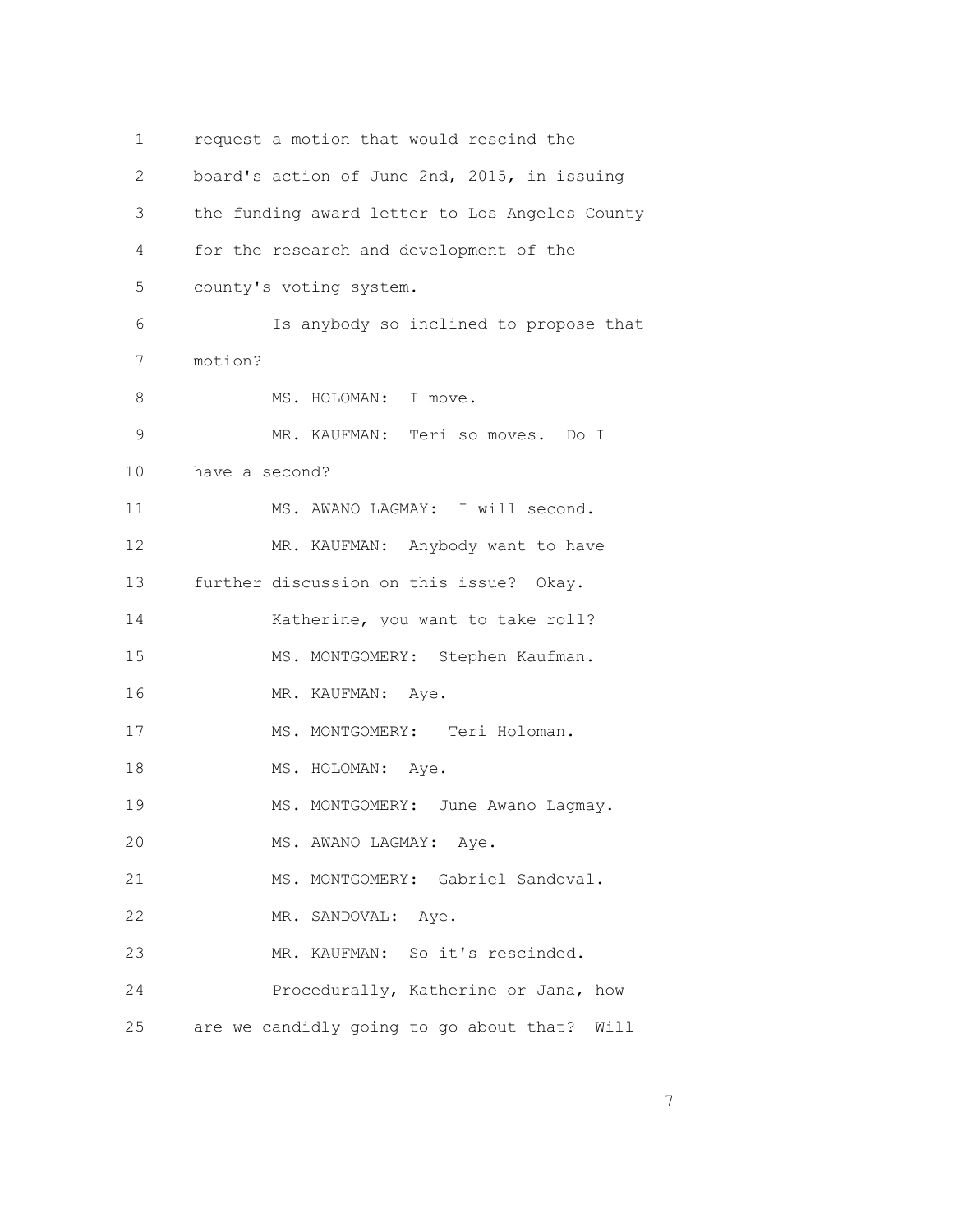1 there be another letter that I sign rescinding 2 it? 3 MS. MONTGOMERY: I imagine we will get 4 you a letter – this is new territory. We can 5 certainly draft a letter for your signature. 6 MR. KAUFMAN: Does everybody feel like 7 that's the appropriate way to deal with it? 8 MS. AWANO LAGMAY: That sounds good. 9 MR. ANDERSON: Yes. 10 MR. KAUFMAN: You draft it up, I will 11 take a look at it, and we will be prepared to 12 do that. Okay. 13 Then other business of the board, we 14 have some meetings that are scheduled, so why 15 don't we discuss upcoming meetings. I know 16 that we have one proposed in August. 17 MS. MONTGOMERY: We have a meeting 18 already set up. Well, we've already agreed to 19 it for Thursday, August 13th. We just need to 20 decide where you would like to have it. 21 MR. KAUFMAN: Okay. And I am 22 available. I think we mentioned, preliminary 23 conversations, I am available in either 24 location. If we do it in Sacramento, I prefer 25 that be the first part of the day like this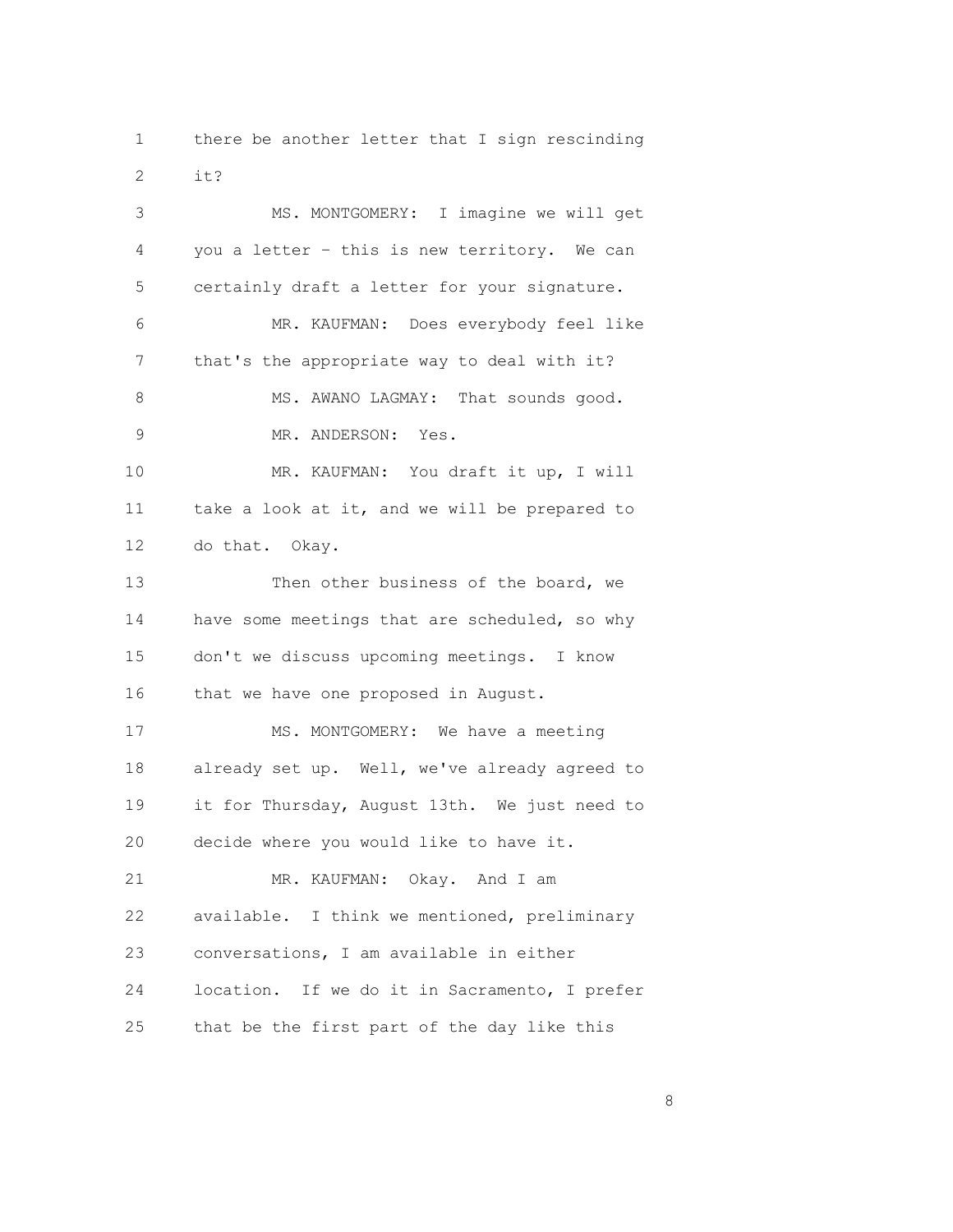1 meeting so I can get back to L.A. Others? 2 MS. AWANO LAGMAY: Either location is fine 3 with me. 4 MR. SANDOVAL: Same. 5 MS. HOLOMAN: Same. 6 MS. MONTGOMERY: If all things are the 7 same, it's easier for us to facility wise to 8 have the meeting up here. We have 9 difficulties in Los Angeles as you see. 10 MS. LEAN: We can try with Los Angeles. 11 We would like to work with you. 12 MR. KAUFMAN: It sounds like everybody 13 is okay doing it either place. 14 MS. HOLOMAN: As the only person that 15 lives in Sacramento, I am fine to be in Los 16 Angeles if that's easier. I don't have 17 meetings on Friday. It's easier. 18 MR. KAUFMAN: Well, I understand 19 probably it's easier for the staff for all of 20 us to be here. Then move all of them -- 21 MR. ANDERSON: We should consider 22 George's schedule -- 23 MR. KAUFMAN: The one consideration is 24 counsel up here to the extent that we need to 25 have continuing dialogue -- so, yeah, all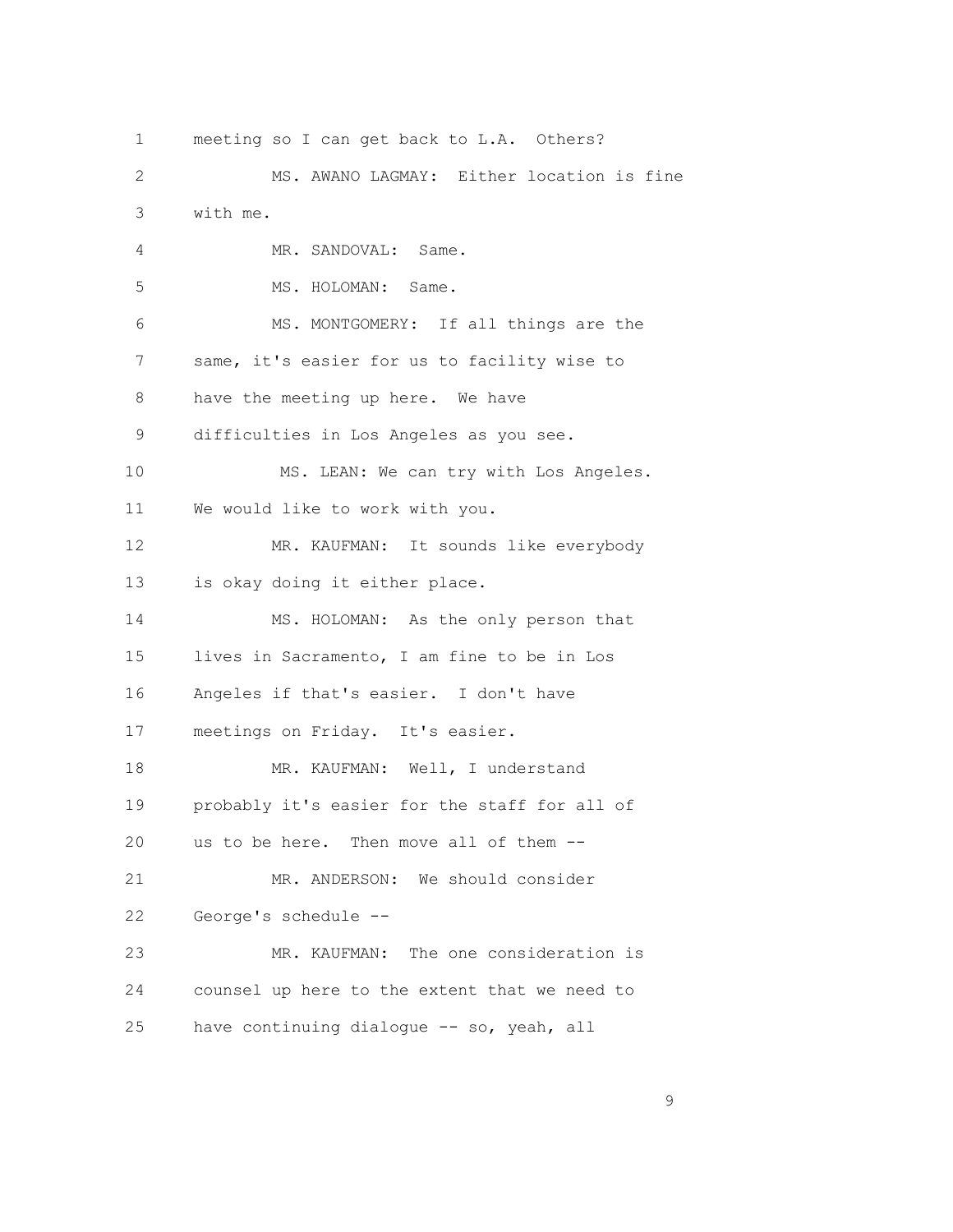1 things being equal, let's do it here. 2 Call it for 10:30 again? 3 MS. MONTGOMERY: Sure. 4 MR. KAUFMAN: Actually, you know what, 5 should we do 11:00, does 11:00 make it easier? 6 Isn't that second flight out -- 7 MR. SANDOVAL: No worries. 8 MR. KAUFMAN: I might do the same, 9 come up that morning. 10 MS. MONTGOMERY: 11:00 a.m. Yeah. 11 Let's do 11:00 a.m. in Sacramento on Thursday, 12 August 13th. 13 MR. KAUFMAN: Okay. Any other 14 business that anybody wants to raise? 15 MS. MONTGOMERY: I did want to mention 16 Jana had a really good idea about adding an RSS 17 feed to our Voting Modernization Board page. 18 We have that for our initiative and referendum status 19 page. Then anybody can subscribe. We've had 20 members of the public in the past say they weren't 21 aware of our meetings to make it easier any time we 22 post an agenda, cancel a meeting, anything 23 like that, anyone who signs up for it we can 24 notify. 25 MR. KAUFMAN: Okay. And can we -- I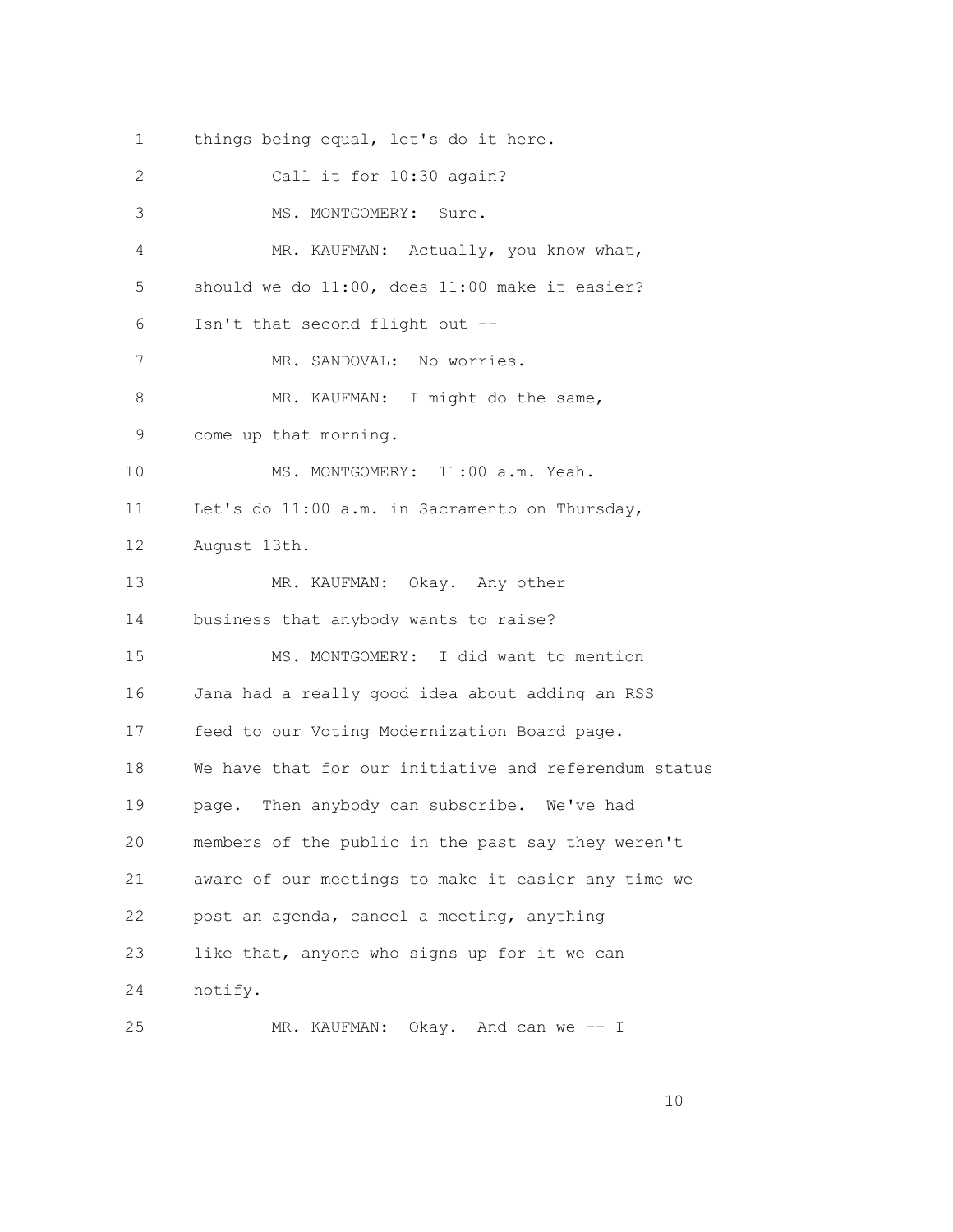1 don't know what kind of record we've had of 2 people who have made public comments in the 3 last couple of years at our meetings. Can we 4 maybe do something -- e-mail out that we're 5 going to have that function on our Web site? 6 MS. MONTGOMERY: Like notify people  $7$  that  $--$ 8 MR. KAUFMAN: Yeah, something like 9 that, members of the public who have spoken, 10 we can say we have this notification provision 11 on our Web site you can sign up for. I am 12 sure you get all the notices. 13 MS. MONTGOMERY: Sure. 14 MR. KAUFMAN: That wouldn't be a bad 15 idea. 16 Okay good. All right. Motion to 17 adjourn? Anybody? I will make a motion to 18 adjourn. Do we have a second? 19 MS. AWANO LAGMAY: I will second. 20 MR. KAUFMAN: All in favor? 21 (Unanimous aye.) 22 MR. KAUFMAN: This meeting is 23 adjourned. 24 (Meeting adjourned at 11:41 a.m.)  $25$  --o0o--